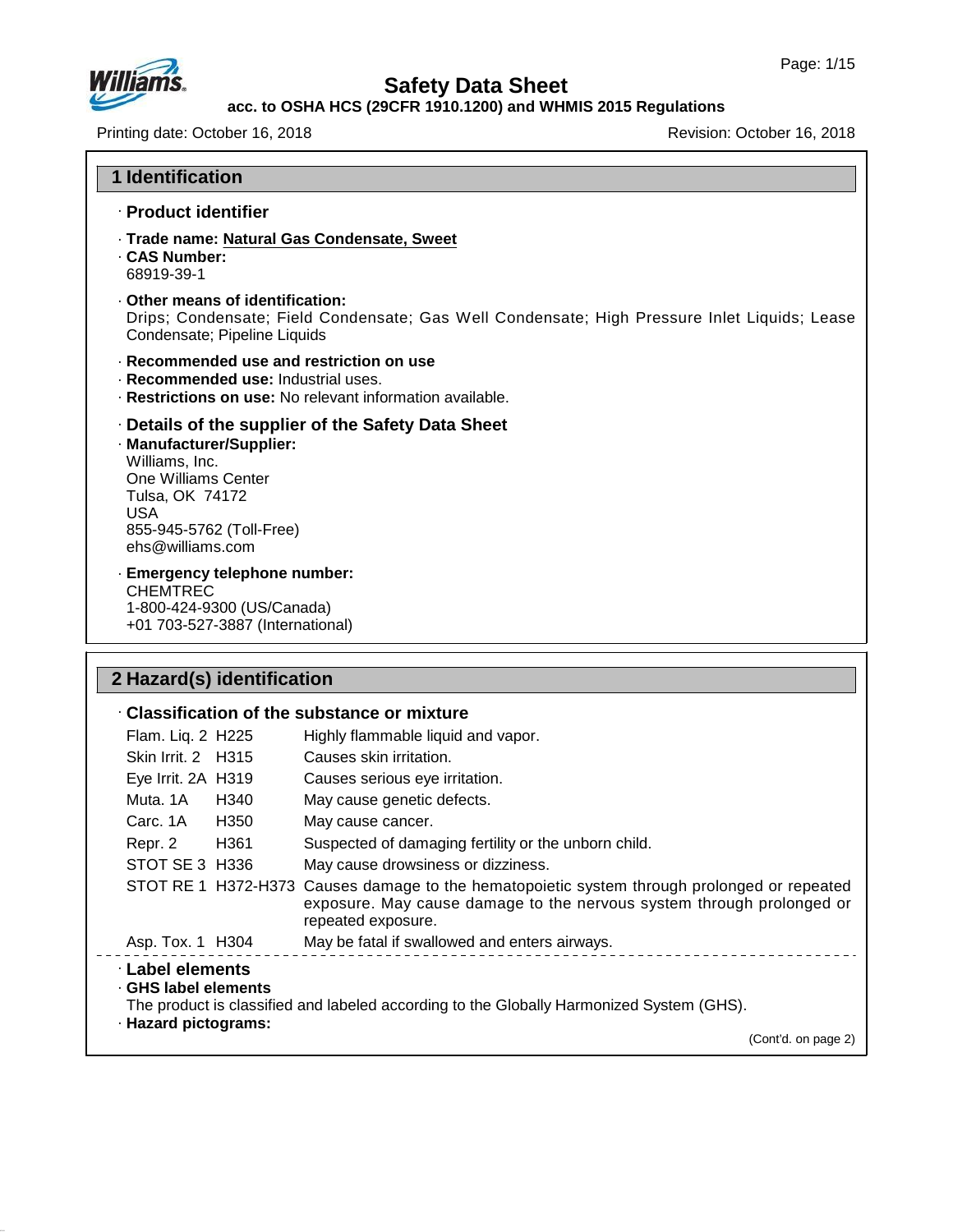

# **Safety Data Sheet**

**acc. to OSHA HCS (29CFR 1910.1200) and WHMIS 2015 Regulations**

Printing date: October 16, 2018 **Printing date: October 16, 2018** 

**Trade name: Natural Gas Condensate, Sweet**

|                            | (Cont'd. of page 1)                                                                                                   |
|----------------------------|-----------------------------------------------------------------------------------------------------------------------|
|                            |                                                                                                                       |
|                            |                                                                                                                       |
| GHS02 GHS07 GHS08          |                                                                                                                       |
| <b>Signal word: Danger</b> |                                                                                                                       |
| · Hazard statements:       |                                                                                                                       |
| H <sub>225</sub>           | Highly flammable liquid and vapor.                                                                                    |
| H315                       | Causes skin irritation.                                                                                               |
| H319                       | Causes serious eye irritation.                                                                                        |
| H340                       | May cause genetic defects.                                                                                            |
| H350                       | May cause cancer.                                                                                                     |
| H361                       | Suspected of damaging fertility or the unborn child.                                                                  |
| H336                       | May cause drowsiness or dizziness.                                                                                    |
|                            | H372-H373 Causes damage to the hematopoietic system through prolonged or repeated exposure. May                       |
|                            | cause damage to the nervous system through prolonged or repeated exposure.                                            |
| H304                       | May be fatal if swallowed and enters airways.                                                                         |
|                            | · Precautionary statements:                                                                                           |
| P <sub>201</sub>           | Obtain special instructions before use.                                                                               |
| P202                       | Do not handle until all safety precautions have been read and understood.                                             |
| P210                       | Keep away from heat/sparks/open flames/hot surfaces. - No smoking.                                                    |
| P233                       | Keep container tightly closed.                                                                                        |
| P <sub>240</sub>           | Ground/bond container and receiving equipment.                                                                        |
| P241                       | Use explosion-proof electrical/ventilating/lighting/equipment.                                                        |
| P242                       | Use only non-sparking tools.                                                                                          |
| P243                       | Take precautionary measures against static discharge.                                                                 |
| P260                       | Do not breathe mist/vapors/spray.                                                                                     |
| P <sub>264</sub>           | Wash thoroughly after handling.                                                                                       |
| P270                       | Do not eat, drink or smoke when using this product.                                                                   |
| P271                       | Use only outdoors or in a well-ventilated area.                                                                       |
| P280                       | Wear protective gloves/protective clothing/eye protection/face protection.                                            |
| P301+P310                  | If swallowed: Immediately call a poison center/doctor.                                                                |
| P331                       | Do NOT induce vomiting.                                                                                               |
|                            | P303+P361+P353 If on skin (or hair): Take off immediately all contaminated clothing. Rinse skin with<br>water/shower. |
| P304+P340                  | IF INHALED: Remove person to fresh air and keep comfortable for breathing.                                            |
|                            | P305+P351+P338 IF IN EYES: Rinse cautiously with water for several minutes. Remove contact lenses, if                 |
|                            | present and easy to do. Continue rinsing.                                                                             |
| P308+P313                  | IF exposed or concerned: Get medical advice/attention.                                                                |
| P332+P313                  | If skin irritation occurs: Get medical advice/attention.                                                              |
| P362+P364                  | Take off contaminated clothing and wash it before reuse.                                                              |
| P337+P313                  | If eye irritation persists: Get medical advice/attention.                                                             |
| P370+P378                  | In case of fire: Use foam, powder, or carbon dioxide for extinction.                                                  |
| P403+P235                  | Store in a well-ventilated place. Keep cool.                                                                          |
| P405                       | Store locked up.                                                                                                      |
| P501                       | Dispose of contents/container in accordance with local/regional/national/international<br>regulations.                |

(Cont'd. on page 3)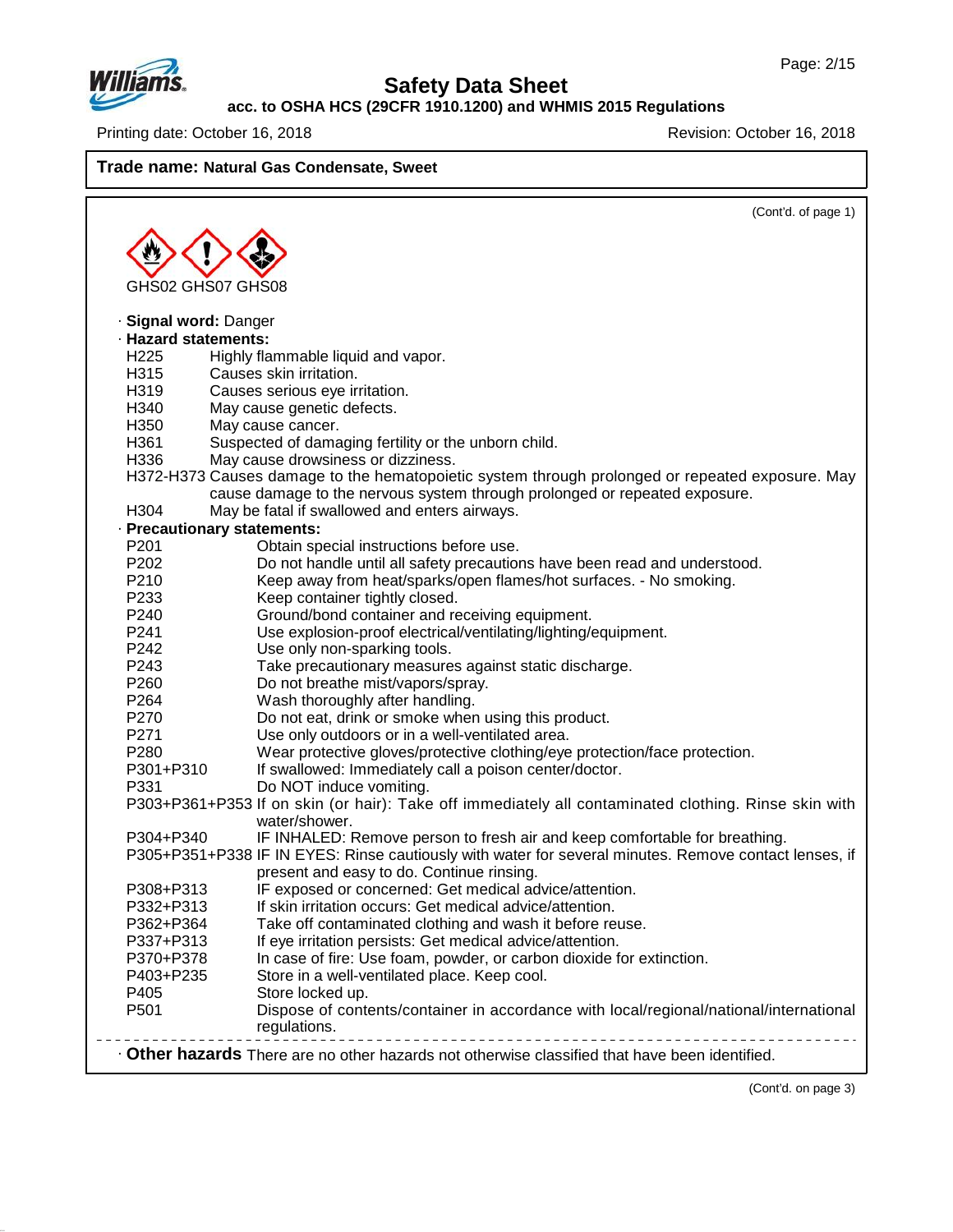

# **Safety Data Sheet**

**acc. to OSHA HCS (29CFR 1910.1200) and WHMIS 2015 Regulations**

Printing date: October 16, 2018 **Printing date: October 16, 2018** Revision: October 16, 2018

**Trade name: Natural Gas Condensate, Sweet**

(Cont'd. of page 2)

|                     | · Chemical characterization: Substances<br><b>CAS No. Description</b><br>68919-39-1 Natural gas condensates                                                                   |              |
|---------------------|-------------------------------------------------------------------------------------------------------------------------------------------------------------------------------|--------------|
| Components:         |                                                                                                                                                                               |              |
|                     | 142-82-5 Heptane<br><b>Elam.</b> Liq. 2, H225<br><b>&amp; Asp. Tox. 1, H304</b><br>Skin Irrit. 2, H315; STOT SE 3, H336                                                       | 10-30%       |
|                     | 110-54-3   n-hexane<br>$\circ$ Flam. Lig. 2, H225<br>Repr. 2, H361; STOT RE 2, H373; Asp. Tox. 1, H304<br>Skin Irrit. 2, H315; STOT SE 3, H336<br>Eye Irrit. 2B, H320         | 10-30%       |
|                     | 109-66-0 pentane<br>$\diamondsuit$ Flam. Liq. 2, H225<br>Asp. Tox. 1, H304<br>$\bigwedge$ STOT SE 3, H336                                                                     | 10-30%       |
|                     | 78-78-4 isopentane<br>$\circ$ Flam. Liq. 1, H224<br><b>&amp; Asp. Tox. 1, H304</b><br>$\bigwedge$ STOT SE 3, H336                                                             | $5 - 20%$    |
| 106-97-8 butane     | $\circledcirc$ Flam. Gas 1, H220<br>→ Press. Gas, H280<br>Simple Asphyxiant                                                                                                   | $1 - 10%$    |
|                     | 75-28-5 isobutane<br>$\circ$ Flam. Gas 1, H220<br>→ Press. Gas, H280<br>Simple Asphyxiant                                                                                     | $0.1 - 5%$   |
|                     | 71-43-2 benzene<br><b>Elam. Lig. 2, H225</b><br>Muta. 1B, H340; Carc. 1A, H350; STOT RE 1, H372; Asp. Tox. 1, H304<br>Skin Irrit. 2, H315; Eye Irrit. 2A, H319                | $0.4 - 2.1%$ |
| 1330-20-7   xylenes | $\diamondsuit$ Flam. Liq. 3, H226<br><b>Asp. Tox. 1, H304</b><br>Acute Tox. 4, H312; Acute Tox. 4, H332; Skin Irrit. 2, H315; STOT SE 3, H335-<br>H336<br>Eye Irrit. 2B, H320 | $0.1 - 1%$   |
|                     | 108-88-3 Toluene<br><b>Elam.</b> Lig. 2, H225<br>Repr. 2, H361; STOT RE 2, H373; Asp. Tox. 1, H304<br>Skin Irrit. 2, H315; STOT SE 3, H336                                    | $0.1 - 1%$   |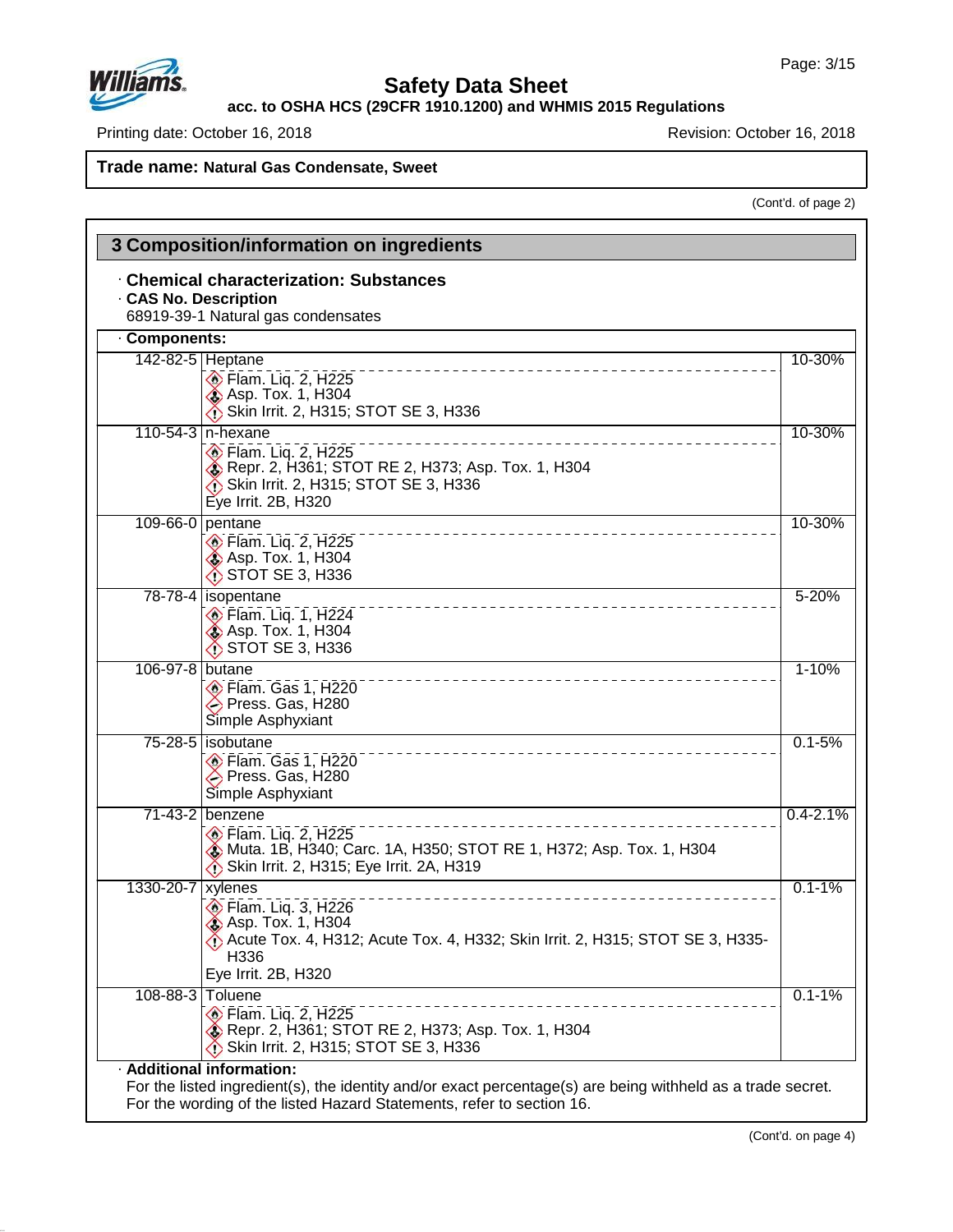

**acc. to OSHA HCS (29CFR 1910.1200) and WHMIS 2015 Regulations**

Printing date: October 16, 2018 **Printing date: October 16, 2018** 

**Trade name: Natural Gas Condensate, Sweet**

(Cont'd. of page 3)

| <b>4 First-aid measures</b>                                                                                                    |
|--------------------------------------------------------------------------------------------------------------------------------|
| · Description of first aid measures                                                                                            |
| · After inhalation:                                                                                                            |
| Supply fresh air.                                                                                                              |
| Provide oxygen treatment if affected person has difficulty breathing.                                                          |
| If experiencing respiratory symptoms: Call a poison center/doctor.                                                             |
| In case of unconsciousness place patient stably in side position for transportation.                                           |
| · After skin contact:                                                                                                          |
| Immediately wash with water and soap and rinse thoroughly.<br>If skin irritation or rash occurs: Get medical advice/attention. |
|                                                                                                                                |
| · After eye contact:<br>Remove contact lenses if worn.                                                                         |
| Rinse opened eye for several minutes under running water. If symptoms persist, consult a doctor.                               |
| · After swallowing:                                                                                                            |
| Rinse out mouth and then drink plenty of water.                                                                                |
| Do not induce vomiting; immediately call for medical help.                                                                     |
| A person vomiting while lying on their back should be turned onto their side.                                                  |
| · Most important symptoms and effects, both acute and delayed:                                                                 |
| <b>Breathing difficulty</b>                                                                                                    |
| <b>Dizziness</b>                                                                                                               |
| Coughing                                                                                                                       |
| Causes skin and eye irritation.                                                                                                |
| Gastric or intestinal disorders when ingested.                                                                                 |
| Nausea in case of ingestion.                                                                                                   |
| Headache                                                                                                                       |
| Acne                                                                                                                           |
| Disorientation                                                                                                                 |
| Danger:                                                                                                                        |
| Vapors may cause drowsiness and dizziness.                                                                                     |
| Condition may deteriorate with alcohol consumption.<br>May be fatal if swallowed and enters airways.                           |
| Causes damage to the hematopoietic system through prolonged or repeated exposure.                                              |
| May cause damage to the nervous system through prolonged or repeated exposure.                                                 |
| Suspected of damaging fertility or the unborn child.                                                                           |
| May cause cancer.                                                                                                              |
| May cause genetic defects.                                                                                                     |
| · Indication of any immediate medical attention and special treatment needed:                                                  |
| If medical advice is needed, have product container or label at hand.                                                          |
|                                                                                                                                |
|                                                                                                                                |
| 5 Fire-fighting measures                                                                                                       |

### · **Extinguishing media**

- · **Suitable extinguishing agents:** Foam Gaseous extinguishing agents Carbon dioxide
- Water fog / haze

47.0.13

Fire-extinguishing powder

(Cont'd. on page 5)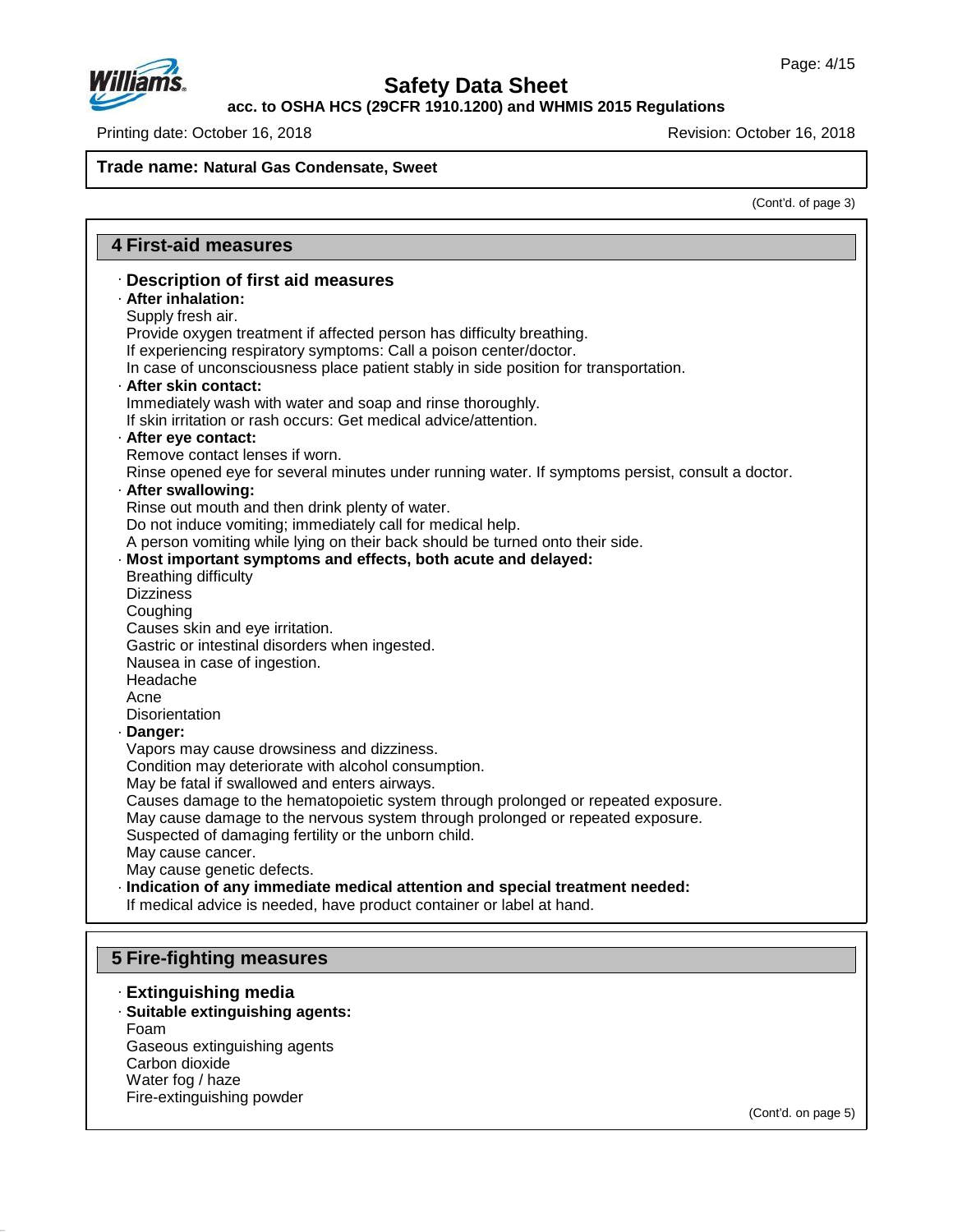

### **Safety Data Sheet**

### **acc. to OSHA HCS (29CFR 1910.1200) and WHMIS 2015 Regulations**

Printing date: October 16, 2018 Revision: October 16, 2018

**Trade name: Natural Gas Condensate, Sweet** (Cont'd. of page 4) · **For safety reasons unsuitable extinguishing agents:** Water stream. Water spray · **Special hazards arising from the substance or mixture** Highly flammable liquid and vapor. Formation of toxic gases is possible during heating or in case of fire. · **Advice for firefighters** · **Protective equipment:** Wear self-contained respiratory protective device. Wear fully protective suit. · **Additional information:** Eliminate all ignition sources if safe to do so. **6 Accidental release measures** · **Personal precautions, protective equipment and emergency procedures** Isolate area and prevent access. Wear protective equipment. Keep unprotected persons away. For large spills, use respiratory protective device against the effects of fumes/dust/aerosol. Ensure adequate ventilation. Keep away from ignition sources. Particular danger of slipping on leaked/spilled product. · **Environmental precautions** Do not allow to enter sewers/ surface or ground water. Prevent from spreading (e.g. by damming-in or oil barriers). Report spills to authorities as required. · **Methods and material for containment and cleaning up** Absorb with non-combustible liquid-binding material (sand, diatomite, acid binders, universal binders). Pick up mechanically. Use spark-proof equipment. Send for recovery or disposal in suitable receptacles. · **Reference to other sections** See Section 7 for information on safe handling. See Section 8 for information on personal protection equipment. See Section 13 for disposal information. **7 Handling and storage** · **Handling** · **Precautions for safe handling:** Prevent formation of aerosols. Avoid splashes or spray in enclosed areas. Use only in well ventilated areas.

· **Information about protection against explosions and fires:** Highly flammable liquid and vapor. Keep ignition sources away - Do not smoke. Protect from heat. Protect against electrostatic charges. Flammable gas-air mixtures may be formed in empty containers/receptacles.

(Cont'd. on page 6)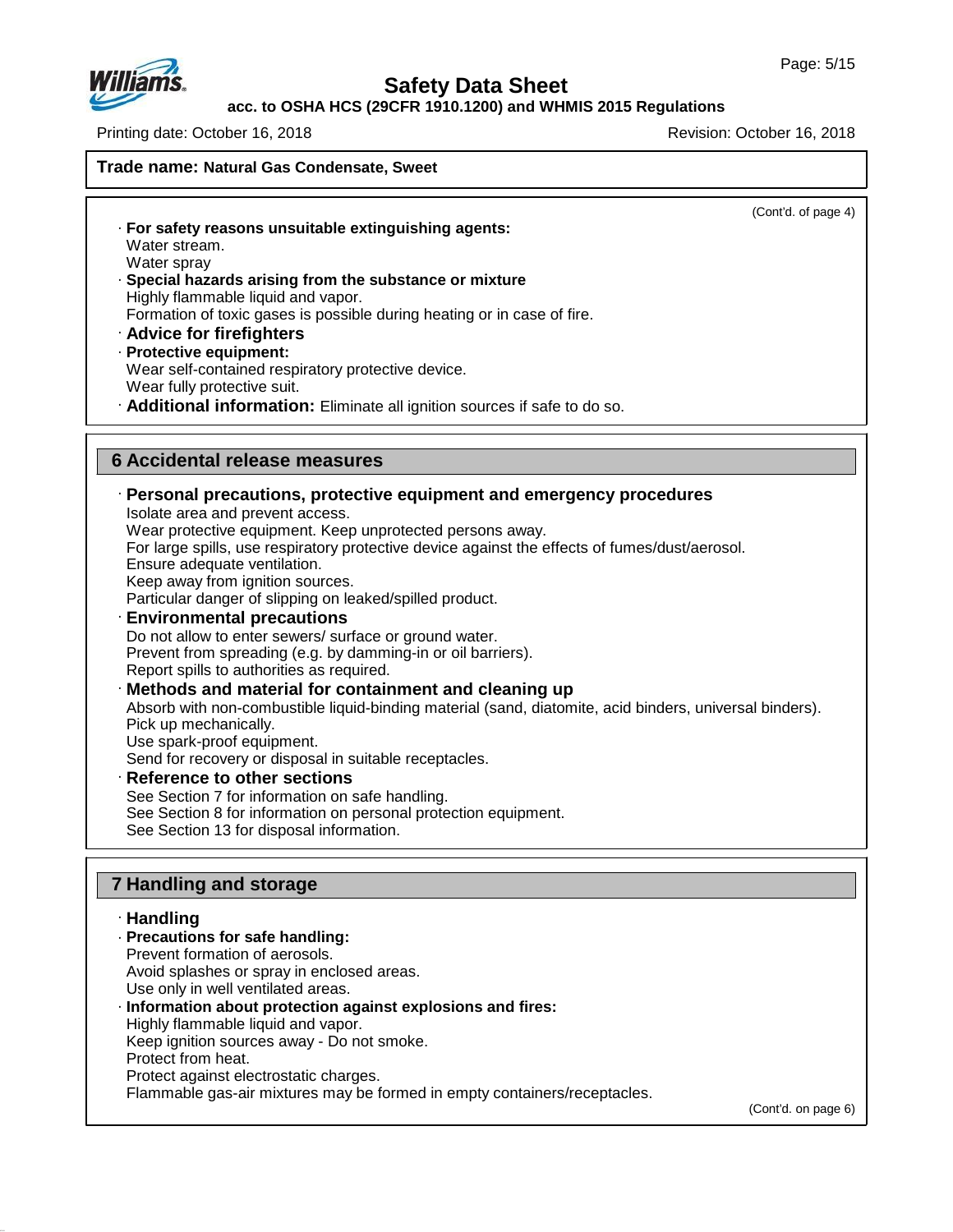

# **Safety Data Sheet**

**acc. to OSHA HCS (29CFR 1910.1200) and WHMIS 2015 Regulations**

Printing date: October 16, 2018 Revision: October 16, 2018

**Trade name: Natural Gas Condensate, Sweet**

(Cont'd. of page 5)

- · **Conditions for safe storage, including any incompatibilities** · **Requirements to be met by storerooms and receptacles:**
- Avoid storage near extreme heat, ignition sources or open flame.

· **Information about storage in one common storage facility:** Store away from foodstuffs. Store away from oxidizing agents.

· **Further information about storage conditions:** Keep containers tightly sealed.

· **Specific end use(s)** No relevant information available.

| 8 Exposure controls/personal protection<br>Control parameters |                                                                                                                           |  |  |
|---------------------------------------------------------------|---------------------------------------------------------------------------------------------------------------------------|--|--|
|                                                               |                                                                                                                           |  |  |
| 142-82-5 Heptane                                              |                                                                                                                           |  |  |
| PEL (USA)                                                     | Long-term value: 2000 mg/m <sup>3</sup> , 500 ppm                                                                         |  |  |
| REL (USA)                                                     | Long-term value: 350 mg/m <sup>3</sup> , 85 ppm<br>Ceiling limit value: 1800* mg/m <sup>3</sup> , 440* ppm<br>$*15$ -min  |  |  |
| TLV (USA)                                                     | Short-term value: 2050 mg/m <sup>3</sup> , 500 ppm<br>Long-term value: 1640 mg/m <sup>3</sup> , 400 ppm                   |  |  |
| EL (Canada)                                                   | Short-term value: 500 ppm<br>Long-term value: 400 ppm                                                                     |  |  |
| EV (Canada)                                                   | Short-term value: 2045 mg/m <sup>3</sup> , 500 ppm<br>Long-term value: 1635 mg/m <sup>3</sup> , 400 ppm                   |  |  |
| LMPE (Mexico)                                                 | Short-term value: 500 ppm<br>Long-term value: 400 ppm                                                                     |  |  |
| 110-54-3 n-hexane                                             |                                                                                                                           |  |  |
| PEL (USA)                                                     | Long-term value: 1800 mg/m <sup>3</sup> , 500 ppm                                                                         |  |  |
| REL (USA)                                                     | Long-term value: 180 mg/m <sup>3</sup> , 50 ppm                                                                           |  |  |
| TLV (USA)                                                     | Long-term value: 176 mg/m <sup>3</sup> , 50 ppm<br>Skin; BEI                                                              |  |  |
| EL (Canada)                                                   | Long-term value: 20 ppm<br><b>Skin</b>                                                                                    |  |  |
| EV (Canada)                                                   | Long-term value: 176 mg/m <sup>3</sup> , 50 ppm                                                                           |  |  |
| LMPE (Mexico)                                                 | Long-term value: 50 ppm<br>PIEL, IBE                                                                                      |  |  |
| 109-66-0 pentane                                              |                                                                                                                           |  |  |
| PEL (USA)                                                     | Long-term value: 2950 mg/m <sup>3</sup> , 1000 ppm                                                                        |  |  |
| REL (USA)                                                     | Long-term value: 350 mg/m <sup>3</sup> , 120 ppm<br>Ceiling limit value: 1800* mg/m <sup>3</sup> , 610* ppm<br>$*15$ -min |  |  |
| TLV (USA)                                                     | Long-term value: 2950 mg/m <sup>3</sup> , 1000 ppm                                                                        |  |  |
| EL (Canada)                                                   | Long-term value: 1000 ppm                                                                                                 |  |  |
| EV (Canada)                                                   | Short-term value: 2,210 mg/m <sup>3</sup> , 750 ppm                                                                       |  |  |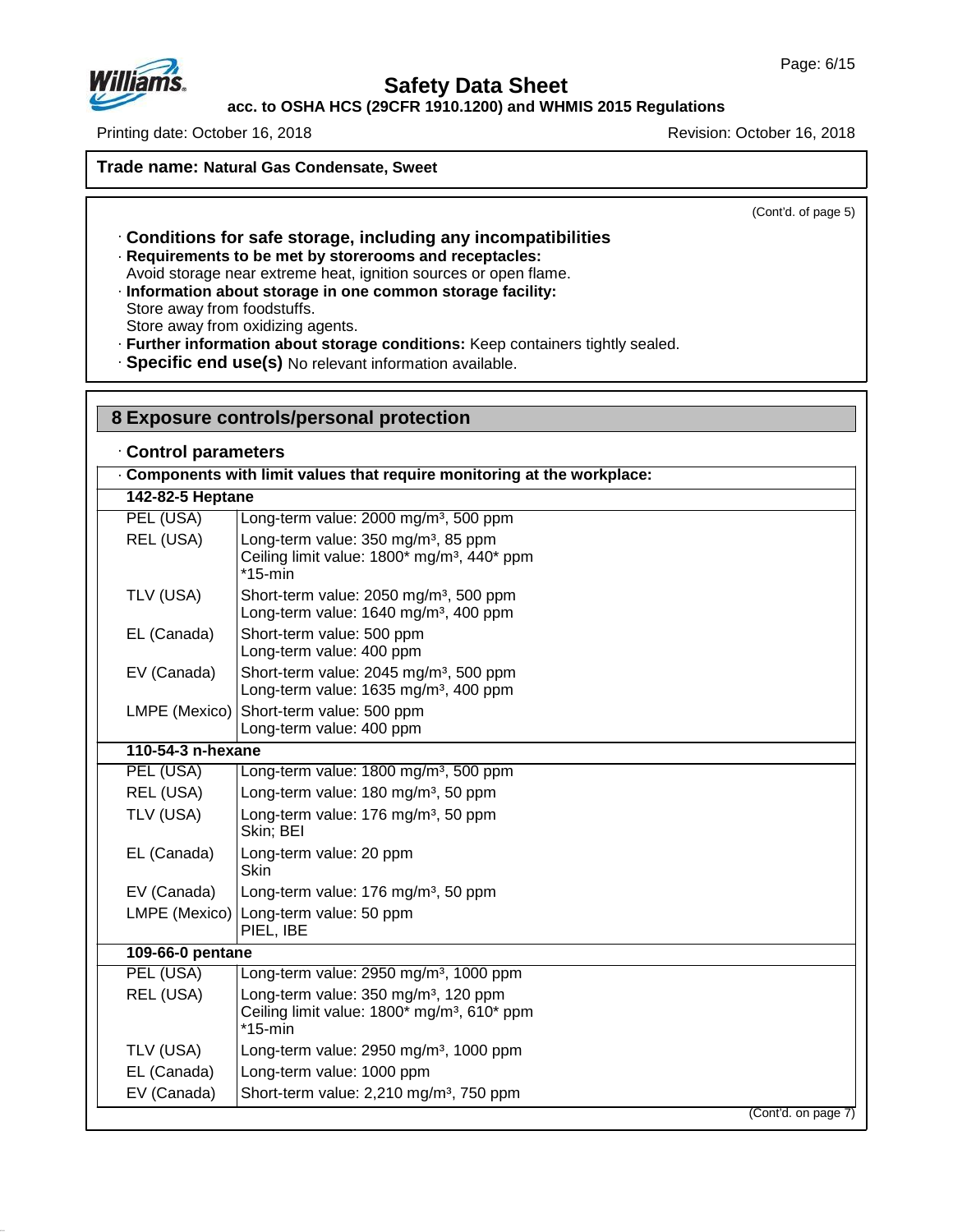

# **Safety Data Sheet**

**acc. to OSHA HCS (29CFR 1910.1200) and WHMIS 2015 Regulations**

Printing date: October 16, 2018 **Printing date: October 16, 2018** 

**Trade name: Natural Gas Condensate, Sweet**

|                    |                                                                                                              | (Cont'd. of page 6) |
|--------------------|--------------------------------------------------------------------------------------------------------------|---------------------|
|                    | Long-term value: 1,770 mg/m <sup>3</sup> , 600 ppm                                                           |                     |
|                    | LMPE (Mexico)   Long-term value: 600 ppm                                                                     |                     |
| 78-78-4 isopentane |                                                                                                              |                     |
| PEL (USA)          | Long-term value: 2950 mg/m <sup>3</sup> , 1000 ppm                                                           |                     |
| TLV (USA)          | Long-term value: 2950 mg/m <sup>3</sup> , 1000 ppm                                                           |                     |
| EL (Canada)        | Long-term value: 1000 ppm                                                                                    |                     |
| EV (Canada)        | Short-term value: 2,210 mg/m <sup>3</sup> , 750 ppm<br>Long-term value: 1,770 mg/m <sup>3</sup> , 600 ppm    |                     |
|                    | LMPE (Mexico) Long-term value: 600 ppm                                                                       |                     |
| 106-97-8 butane    |                                                                                                              |                     |
| <b>REL (USA)</b>   | Long-term value: 1900 mg/m <sup>3</sup> , 800 ppm                                                            |                     |
| TLV (USA)          | Short-term value: 2370 mg/m <sup>3</sup> , 1000 ppm<br>(EX)                                                  |                     |
| EL (Canada)        | Short-term value: 1000 ppm<br>EX                                                                             |                     |
| EV (Canada)        | Long-term value: 800 ppm<br>revoked as of 01/01/18                                                           |                     |
|                    | LMPE (Mexico)   Long-term value: 1000 ppm                                                                    |                     |
| 75-28-5 isobutane  |                                                                                                              |                     |
| TLV (USA)          | Short-term value: 2370 mg/m <sup>3</sup> , 1000 ppm<br>(EX)                                                  |                     |
| EL (Canada)        | Short-term value: 1000 ppm<br>EX                                                                             |                     |
| EV (Canada)        | Long-term value: 800 ppm<br>revoked as of 01/01/18                                                           |                     |
|                    | LMPE (Mexico)   Long-term value: 1000 ppm                                                                    |                     |
| 1330-20-7 xylenes  |                                                                                                              |                     |
| PEL (USA)          | Long-term value: 435 mg/m <sup>3</sup> , 100 ppm                                                             |                     |
| REL (USA)          | Short-term value: 655 mg/m <sup>3</sup> , 150 ppm<br>Long-term value: 435 mg/m <sup>3</sup> , 100 ppm        |                     |
| TLV (USA)          | Short-term value: 651 mg/m <sup>3</sup> , 150 ppm<br>Long-term value: 434 mg/m <sup>3</sup> , 100 ppm<br>BEI |                     |
| EL (Canada)        | Short-term value: 150 ppm<br>Long-term value: 100 ppm                                                        |                     |
| EV (Canada)        | Short-term value: 650 mg/m <sup>3</sup> , 150 ppm<br>Long-term value: 435 mg/m <sup>3</sup> , 100 ppm        |                     |
| LMPE (Mexico)      | Short-term value: 150 ppm<br>Long-term value: 100 ppm<br>A4, IBE                                             |                     |
| 108-88-3 Toluene   |                                                                                                              |                     |
| PEL (USA)          | Long-term value: 200 ppm<br>Ceiling limit value: 300; 500* ppm<br>*10-min peak per 8-hr shift                |                     |
|                    |                                                                                                              | (Cont'd. on page 8) |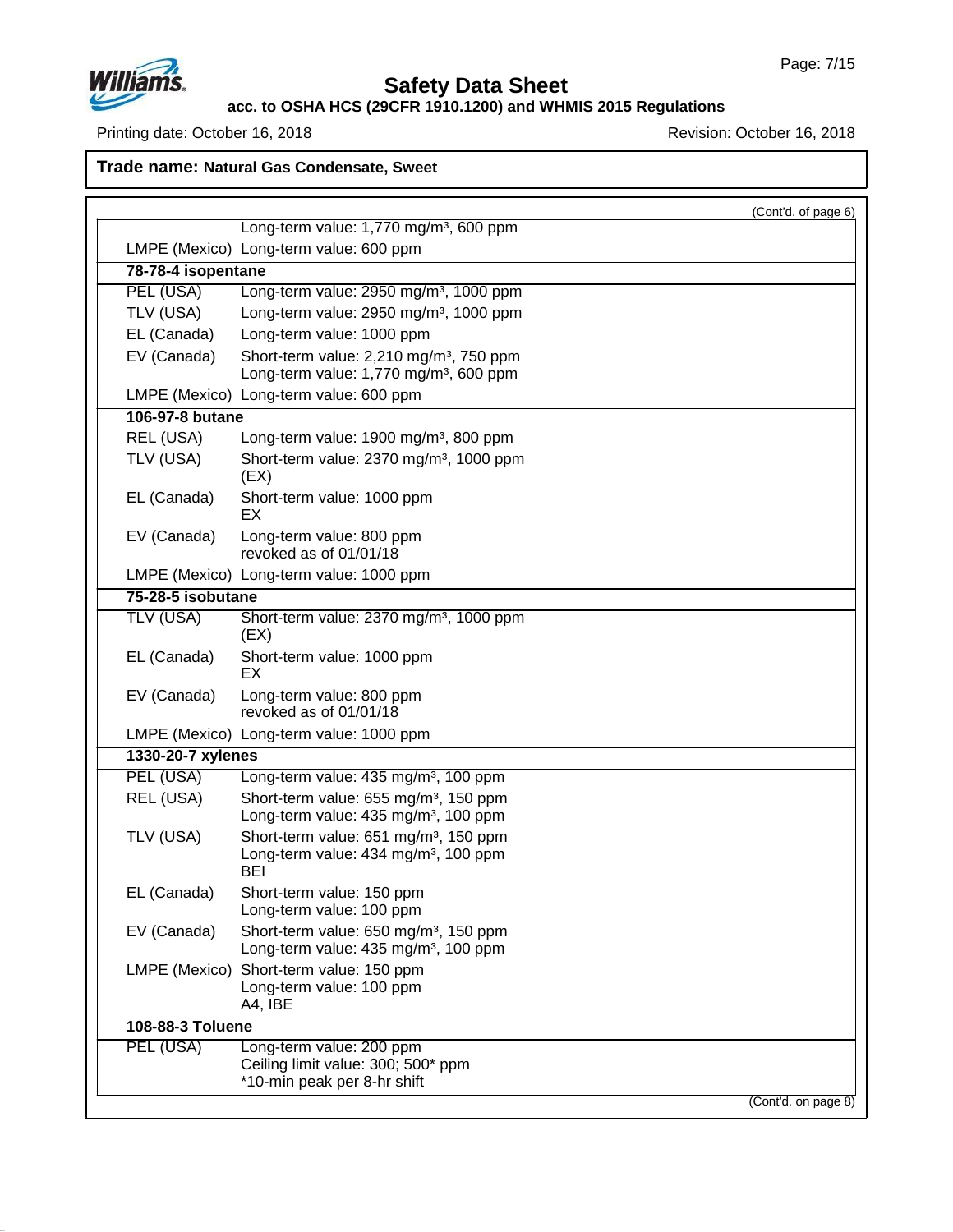

# **Safety Data Sheet**

#### **acc. to OSHA HCS (29CFR 1910.1200) and WHMIS 2015 Regulations**

Printing date: October 16, 2018 **Printing date: October 16, 2018** 

**Trade name: Natural Gas Condensate, Sweet**

|                                             |                                                                                                                                                      | (Cont'd. of page 7) |
|---------------------------------------------|------------------------------------------------------------------------------------------------------------------------------------------------------|---------------------|
| <b>REL (USA)</b>                            | Short-term value: 560 mg/m <sup>3</sup> , 150 ppm                                                                                                    |                     |
|                                             | Long-term value: 375 mg/m <sup>3</sup> , 100 ppm                                                                                                     |                     |
| TLV (USA)                                   | Long-term value: 75 mg/m <sup>3</sup> , 20 ppm<br><b>BEI</b>                                                                                         |                     |
| Long-term value: 20 ppm<br>EL (Canada)<br>R |                                                                                                                                                      |                     |
| EV (Canada)                                 | Long-term value: 20 ppm                                                                                                                              |                     |
| LMPE (Mexico)                               | Long-term value: 20 ppm<br>A4, IBE                                                                                                                   |                     |
| 71-43-2 benzene                             |                                                                                                                                                      |                     |
| PEL (USA)                                   | Short-term value: 15* mg/m <sup>3</sup> , 5* ppm<br>Long-term value: 3* mg/m <sup>3</sup> , 1* ppm<br>*table Z-2 for exclusions in 29CFR1910.1028(d) |                     |
| REL (USA)                                   | Short-term value: 1 ppm<br>Long-term value: 0.1 ppm<br>See Pocket Guide App. A                                                                       |                     |
| TLV (USA)                                   | Short-term value: 8 mg/m <sup>3</sup> , 2.5 ppm<br>Long-term value: 1.6 mg/m <sup>3</sup> , 0.5 ppm<br>Skin; BEI                                     |                     |
| EL (Canada)                                 | Short-term value: 2.5 ppm<br>Long-term value: 0.5 ppm<br>Skin; ACGIH A1; IARC 1                                                                      |                     |
| EV (Canada)                                 | Short-term value: 2.5 ppm<br>Long-term value: 0.5 ppm<br><b>Skin</b>                                                                                 |                     |
| LMPE (Mexico)                               | Short-term value: 2.5 ppm<br>Long-term value: 0.5 ppm<br>A1, PIEL, IBE                                                                               |                     |
|                                             | · Ingredients with biological limit values:                                                                                                          |                     |
| 110-54-3 n-hexane                           |                                                                                                                                                      |                     |
| BEI (USA) 0.4 mg/L                          |                                                                                                                                                      |                     |
|                                             | Medium: urine                                                                                                                                        |                     |
|                                             | Time: end of shift at end of workweek<br>Parameter: 2.5-Hexanedione without hydrolysis                                                               |                     |
| <b>108-88-3 Toluene</b>                     |                                                                                                                                                      |                     |
| BEI (USA) 0.02 mg/L                         |                                                                                                                                                      |                     |
|                                             | Medium: blood                                                                                                                                        |                     |
|                                             | Time: prior to last shift of workweek                                                                                                                |                     |
|                                             | Parameter: Toluene                                                                                                                                   |                     |
|                                             | $0.03$ mg/L<br>Medium: urine                                                                                                                         |                     |
|                                             | Time: end of shift<br>Parameter: Toluene                                                                                                             |                     |
|                                             | 0.3 mg/g creatinine<br>Medium: urine                                                                                                                 |                     |
|                                             |                                                                                                                                                      | (Cont'd. on page 9) |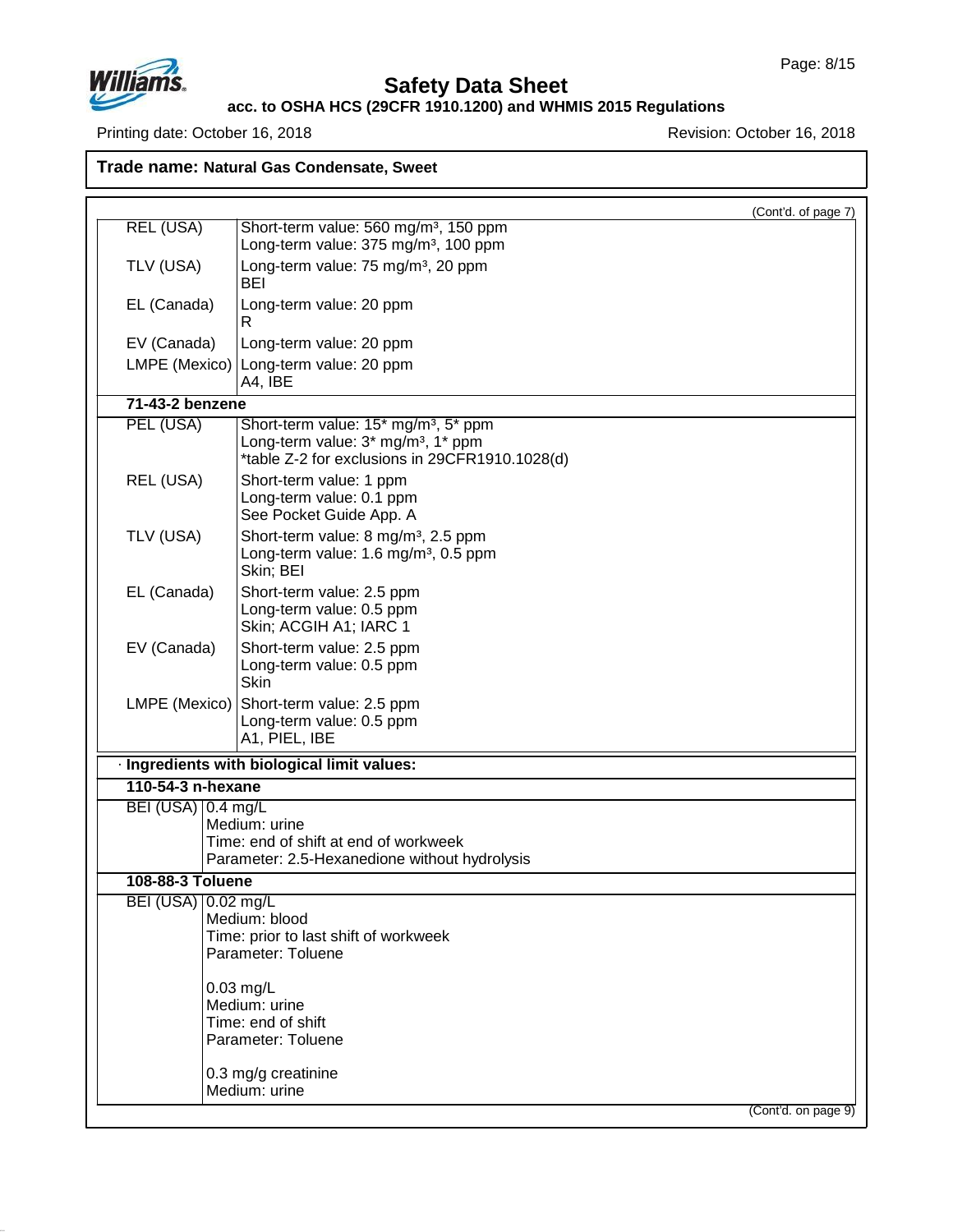

**acc. to OSHA HCS (29CFR 1910.1200) and WHMIS 2015 Regulations**

Printing date: October 16, 2018 **Printing date: October 16, 2018** 

**Trade name: Natural Gas Condensate, Sweet**

 $(Cont'd \text{ of page } 8)$ 

|                                           | som a. or pago o                                                                                                                                                                                                                                                                                                                                                                                                                                                                                                                                                                                                                                 |
|-------------------------------------------|--------------------------------------------------------------------------------------------------------------------------------------------------------------------------------------------------------------------------------------------------------------------------------------------------------------------------------------------------------------------------------------------------------------------------------------------------------------------------------------------------------------------------------------------------------------------------------------------------------------------------------------------------|
|                                           | Time: end of shift<br>Parameter: o-Cresol with hydrolysis (background)                                                                                                                                                                                                                                                                                                                                                                                                                                                                                                                                                                           |
| 71-43-2 benzene                           |                                                                                                                                                                                                                                                                                                                                                                                                                                                                                                                                                                                                                                                  |
|                                           | BEI (USA) 25 µg/g creatinine<br>Medium: urine<br>Time: end of shift Parameter<br>Parameter: S-Phenylmercapturic acid (background<br>500 µg/g creatinine<br>Medium: urine<br>Time: end of shift<br>Parameter: t,t-Muconic acid (background)                                                                                                                                                                                                                                                                                                                                                                                                       |
| · Exposure controls                       | · General protective and hygienic measures:<br>The usual precautionary measures for handling chemicals should be followed.<br>Keep away from foodstuffs, beverages and feed.<br>Immediately remove all soiled and contaminated clothing.<br>Wash hands before breaks and at the end of work.<br>Store protective clothing separately.<br>Avoid contact with the eyes and skin.<br>· Engineering controls: Provide adequate ventilation.<br>· Breathing equipment:<br>Use suitable respiratory protective device when aerosol or mist is formed.<br>Self-contained respiratory protective device should be used in case of large spills or leaks. |
| · Protection of hands:                    |                                                                                                                                                                                                                                                                                                                                                                                                                                                                                                                                                                                                                                                  |
|                                           | Protective gloves                                                                                                                                                                                                                                                                                                                                                                                                                                                                                                                                                                                                                                |
| · Material of gloves<br>· Eye protection: | The glove material has to be impermeable and resistant to the product.<br>The selection of the suitable gloves does not only depend on the material, but also on further marks of<br>quality and varies from manufacturer to manufacturer.                                                                                                                                                                                                                                                                                                                                                                                                       |
|                                           | Safety glasses                                                                                                                                                                                                                                                                                                                                                                                                                                                                                                                                                                                                                                   |
|                                           | Follow relevant national guidelines concerning the use of protective eyewear.<br>· Body protection: Wear appropriate protective clothing.<br>· Limitation and supervision of exposure into the environment<br>No relevant information available.                                                                                                                                                                                                                                                                                                                                                                                                 |

**9 Physical and chemical properties**

47.0.13

(Cont'd. on page 10)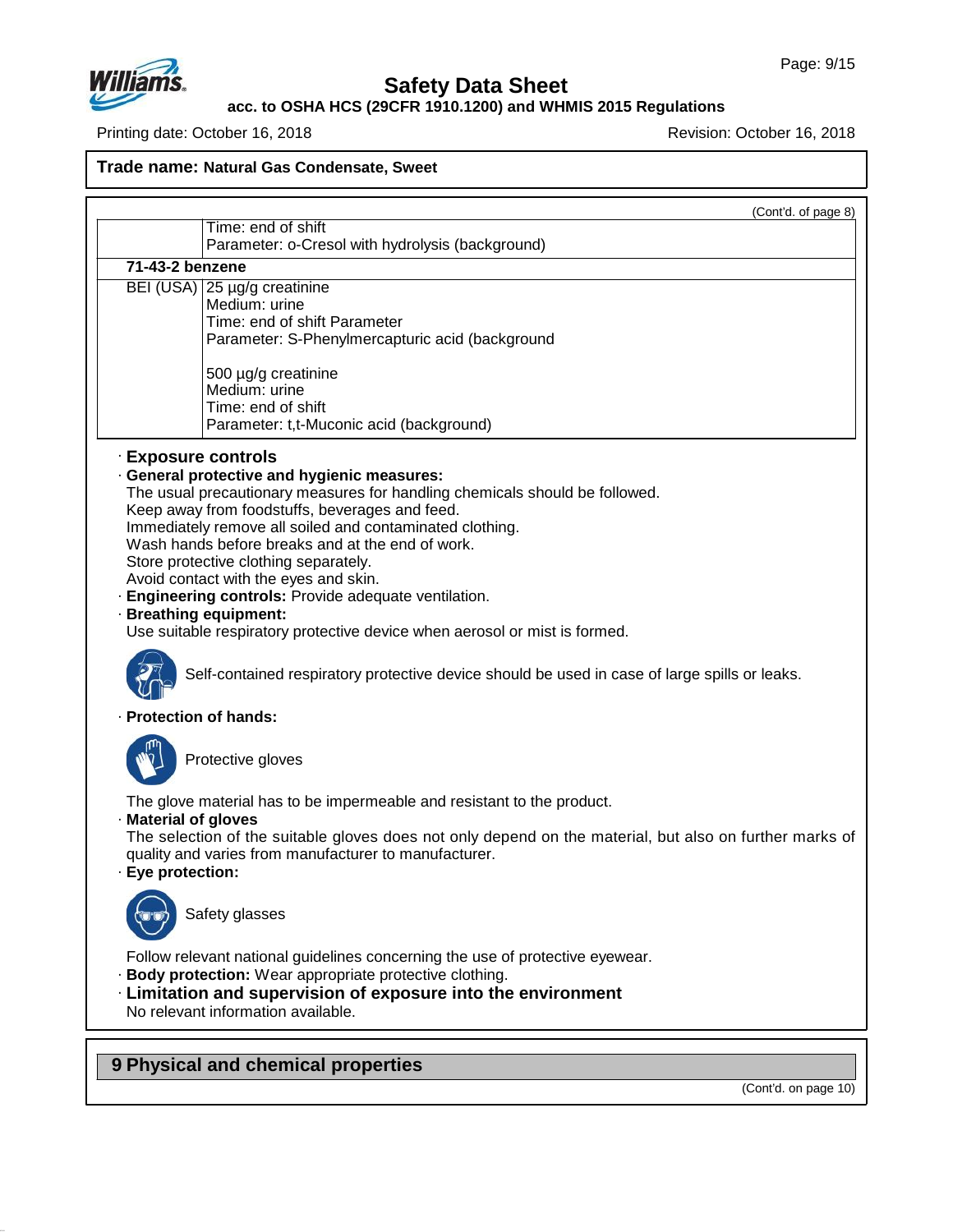

**acc. to OSHA HCS (29CFR 1910.1200) and WHMIS 2015 Regulations**

Printing date: October 16, 2018 **Printing date: October 16, 2018** 

### **Trade name: Natural Gas Condensate, Sweet**

|                                                                                                                                                | (Cont'd. of page 9)                                                                            |
|------------------------------------------------------------------------------------------------------------------------------------------------|------------------------------------------------------------------------------------------------|
| Information on basic physical and chemical properties                                                                                          |                                                                                                |
| · Appearance:<br>Form:<br>Color:<br>· Odor:<br>· Odor threshold:                                                                               | Liquid<br>Colorless to brownish-black<br>Petroleum-like<br>Not determined.                     |
| · pH-value:<br>· Melting point/Melting range:<br>· Boiling point/Boiling range:                                                                | Not determined.<br>Not determined.<br>-29 to 427 °C (-20.2 °F)                                 |
| · Flash point:                                                                                                                                 | <10 °C (<50 °F)                                                                                |
| · Flammability (solid, gaseous):                                                                                                               | Not applicable.                                                                                |
| · Auto-ignition temperature:                                                                                                                   | Not determined.                                                                                |
| · Decomposition temperature:                                                                                                                   | Not determined.                                                                                |
| · Danger of explosion:                                                                                                                         | Product is not explosive. However, formation of explosive air/<br>vapor mixtures are possible. |
| · Explosion limits<br>Lower:<br>Upper:<br>· Oxidizing properties:                                                                              | Not determined.<br>Not determined.<br>Not determined.                                          |
| · Vapor pressure at 37.8 °C (100 °F):                                                                                                          | 51-857 mmHg (1-16.5 psi)                                                                       |
| · Density:<br><b>Relative density:</b><br>Vapor density:<br>Relative vapor density at 20 °C (68 °F): > 1 (air = 1)<br><b>Evaporation rate:</b> | $0.76 - 0.87$<br>Not determined.<br>Not determined.                                            |
| · Solubility in / Miscibility with<br>Water:                                                                                                   | Not miscible or difficult to mix.                                                              |
| · Partition coefficient (n-octanol/water):                                                                                                     | Not determined.                                                                                |
| · Viscosity<br>Dynamic:<br>Kinematic:<br>Other information                                                                                     | Not determined.<br>Not determined.<br>No relevant information available.                       |

### **10 Stability and reactivity**

47.0.13

· **Reactivity:** No data available for self-reactivity.

- · **Chemical stability:** Stable under normal temperatures and pressures.
- · **Thermal decomposition / conditions to be avoided:**
- No decomposition if used and stored according to specifications.
- · **Possibility of hazardous reactions**

Highly flammable liquid and vapor.

(Cont'd. on page 11)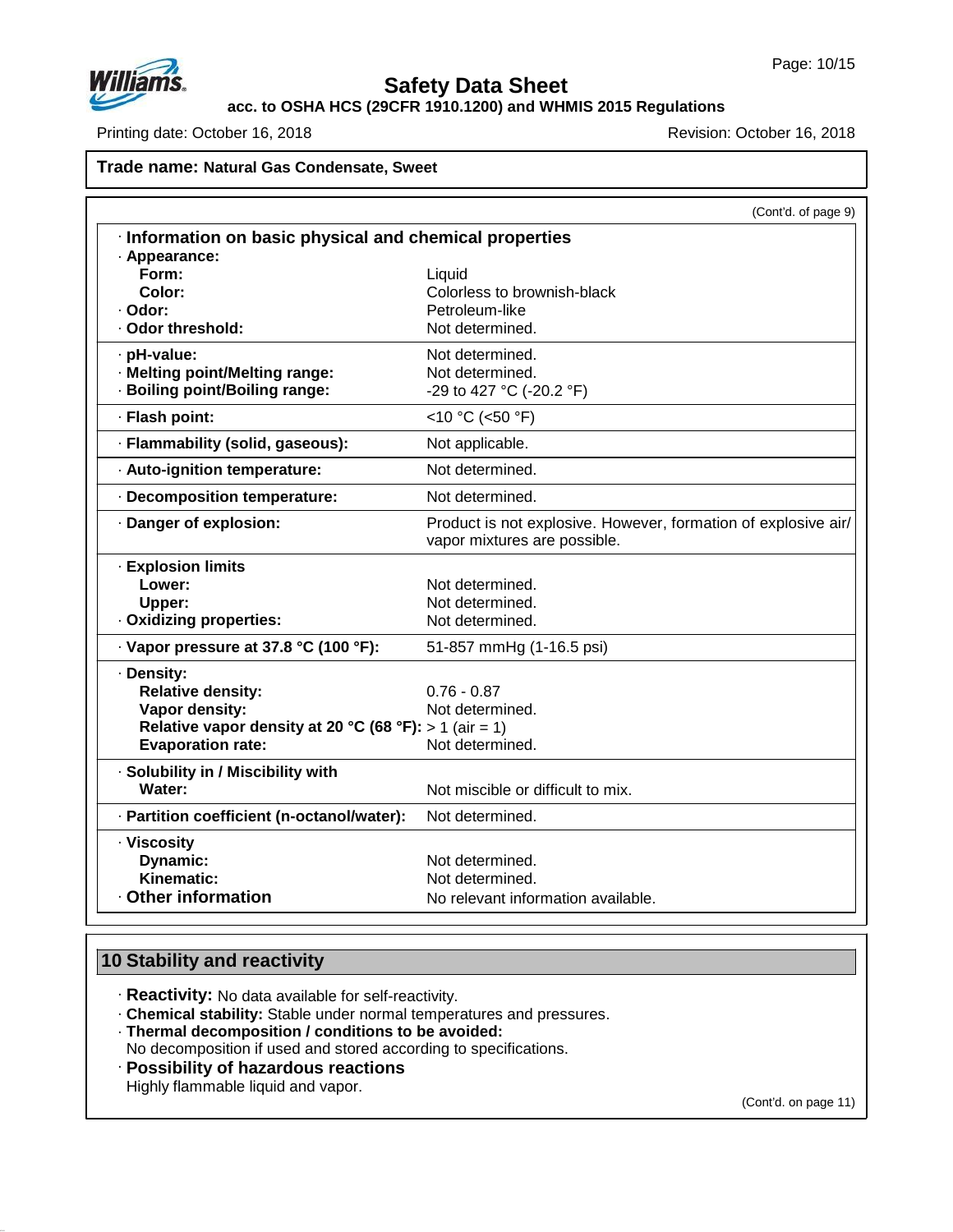

**acc. to OSHA HCS (29CFR 1910.1200) and WHMIS 2015 Regulations**

Printing date: October 16, 2018 Revision: October 16, 2018

**Trade name: Natural Gas Condensate, Sweet**

(Cont'd. of page 10)

Reacts with oxidizing agents. Used empty containers may contain product gases which form explosive mixtures with air. Can form explosive mixtures in air if heated above flash point and/or when sprayed or atomized. Hazardous gases may be released if heated above the decomposition point.

#### · **Conditions to avoid** Keep ignition sources away - Do not smoke. Store away from oxidizing agents.

· **Incompatible materials** No relevant information available.

· **Hazardous decomposition products** Under fire conditions only: Carbon monoxide and carbon dioxide

### **11 Toxicological information**

· **Information on toxicological effects**

· **Acute toxicity:**

- · **LD/LC50 values that are relevant for classification:**
- **71-43-2 benzene**

Oral LD50 4,894 mg/kg (rat)

Inhalative  $LC50/4h$  9,980 mg/l (mouse)

· **Primary irritant effect:**

- · **On the skin:** Irritant to skin and mucous membranes.
- · **On the eye:** Causes serious eye irritation.
- · **Sensitization:** Based on available data, the classification criteria are not met.

· **IARC (International Agency for Research on Cancer):**

71-43-2 benzene 1

#### · **NTP (National Toxicology Program):**

71-43-2 benzene K

### · **OSHA-Ca (Occupational Safety & Health Administration):**

71-43-2 benzene

- · **Probable route(s) of exposure:**
- Ingestion.

Inhalation.

47.0.13

Eye contact.

Skin contact.

- · **Germ cell mutagenicity:** May cause genetic defects.
- · **Carcinogenicity:** May cause cancer.
- · **Reproductive toxicity:** Suspected of damaging fertility or the unborn child.
- · **STOT-single exposure:** May cause drowsiness ordizziness.
- · **STOT-repeated exposure:**

Causes damage to the hematopoietic system through prolonged or repeated exposure.

May cause damage to the nervous system through prolonged or repeated exposure.

· **Aspiration hazard:** May be fatal if swallowed and enters airways.

(Cont'd. on page 12)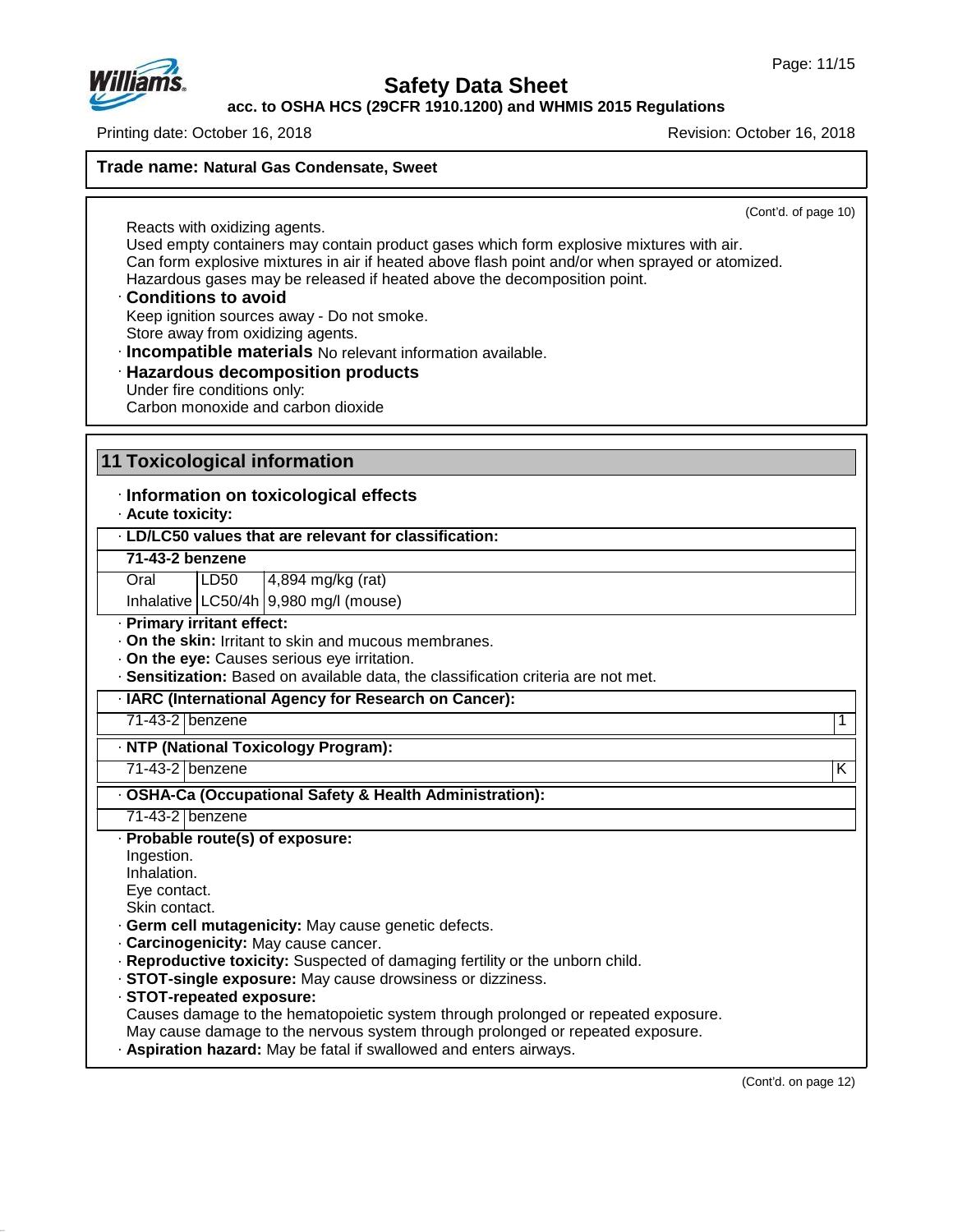

**acc. to OSHA HCS (29CFR 1910.1200) and WHMIS 2015 Regulations**

Printing date: October 16, 2018 Revision: October 16, 2018

**Trade name: Natural Gas Condensate, Sweet**

(Cont'd. of page 11)

### **12 Ecological information**

- · **Toxicity**
- · **Aquatic toxicity** No relevant information available.
- · **Persistence and degradability** No relevant information available.
- · **Bioaccumulative potential:** No relevant information available.
- · **Mobility in soil:** No relevant information available.
- · **Additional ecological information**
- · **General notes:**
- Toxic for aquatic organisms

Do not allow product to reach ground water, water course or sewage system, even in small quantities. Danger to drinking water if even extremely small quantities leak into the ground.

Due to available data on eliminability/decomposition and bioaccumulation potential prolonged term damage of the environment can not be excluded.

- · **Results of PBT and vPvB assessment**
- · **PBT:** Not applicable.
- · **vPvB:** Not applicable.
- · **Other adverse effects** No relevant information available.

#### **13 Disposal considerations**

#### · **Waste treatment methods**

· **Recommendation:**

47.0.13

The user of this material has the responsibility to dispose of unused material, residues and containers in compliance with all relevant local, state and federal laws and regulations regarding treatment, storage and disposal for hazardous and nonhazardous wastes.

#### · **Uncleaned packagings**

· **Recommendation:** Disposal must be made according to official regulations.

| 14 Transport information        |                               |  |
|---------------------------------|-------------------------------|--|
| · UN-Number                     |                               |  |
| · DOT, ADR, IMDG, IATA          | UN1268 or UN3295              |  |
| $\cdot$ UN proper shipping name |                               |  |
| · DOT, IATA                     | Petroleum distillates, n.o.s. |  |
|                                 | or                            |  |
|                                 | Petroleum products, n.o.s.    |  |
|                                 | or                            |  |
|                                 | Hydrocarbons, liquids, n.o.s. |  |
| · ADR, IMDG                     | PETROLEUM DISTILLATES, N.O.S. |  |
|                                 | or                            |  |
|                                 | PETROLEUM PRODUCTS, N.O.S.    |  |
|                                 | or                            |  |
|                                 | HYDROCARBONS, LIQUID, N.O.S.  |  |
|                                 | (Cont'd. on page 13)          |  |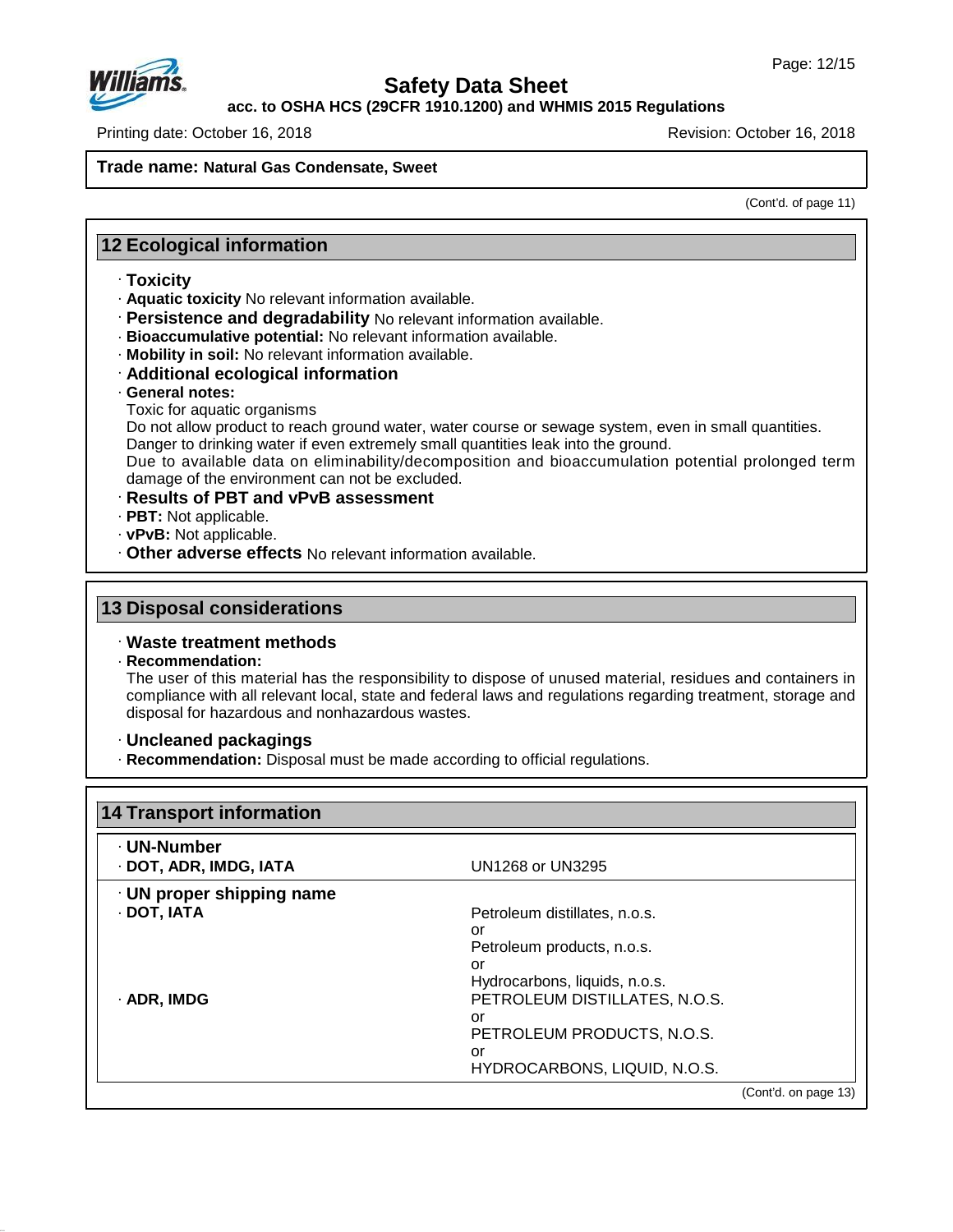

# **acc. to OSHA HCS (29CFR 1910.1200) and WHMIS 2015 Regulations**

Printing date: October 16, 2018 **Principal and Principal Access 2018** Revision: October 16, 2018

| Trade name: Natural Gas Condensate, Sweet                                  |                                                                    |
|----------------------------------------------------------------------------|--------------------------------------------------------------------|
|                                                                            | (Cont'd. of page 12)                                               |
| · Transport hazard class(es)                                               |                                                                    |
| $\cdot$ DOT                                                                |                                                                    |
|                                                                            |                                                                    |
| · Class                                                                    | 3                                                                  |
| · Label                                                                    | 3                                                                  |
| $·$ ADR                                                                    |                                                                    |
|                                                                            |                                                                    |
| · Class                                                                    | 3(F1)                                                              |
| · Label                                                                    | 3                                                                  |
| · IMDG, IATA                                                               |                                                                    |
|                                                                            |                                                                    |
| . Class                                                                    | $\sqrt{3}$                                                         |
| · Label                                                                    | 3                                                                  |
| · Packing group<br>· DOT, ADR, IMDG, IATA                                  | I (BP < 35 °C) or II (BP > 35 °C)                                  |
| <b>Environmental hazards</b>                                               | Product contains environmentally hazardous<br>substances: n-hexane |
| · Marine pollutant:                                                        |                                                                    |
| Yes                                                                        |                                                                    |
| <b>Special precautions for user</b>                                        | Warning: Flammable liquids                                         |
| · Danger code (Kemler):                                                    | 33                                                                 |
| · EMS Number:                                                              | $F-E, S-E$                                                         |
| Transport in bulk according to Annex II of<br>MARPOL73/78 and the IBC Code | Not applicable.                                                    |

# **15 Regulatory information**

· **Safety, health and environmental regulations/legislation specific for the substance or mixture**

· **United States (USA)**

· **SARA**

47.0.13

(Cont'd. on page 14)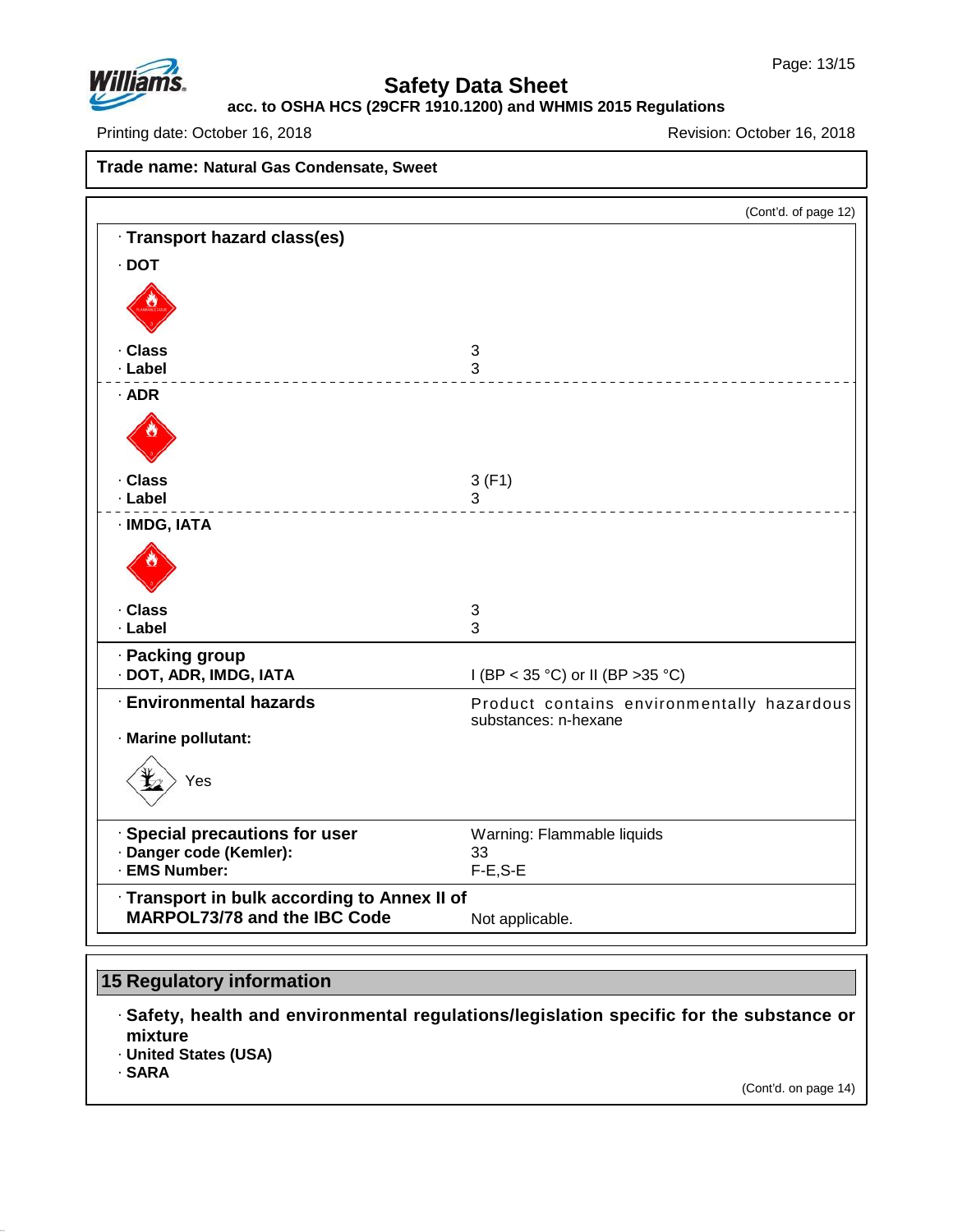

**acc. to OSHA HCS (29CFR 1910.1200) and WHMIS 2015 Regulations**

Printing date: October 16, 2018 Revision: October 16, 2018

**Trade name: Natural Gas Condensate, Sweet** (Cont'd. of page 13) · **Section 302 (extremely hazardous substances):** Substance is not listed. · **Section 355 (extremely hazardous substances):** Substance is not listed. · **Section 313 (Specific toxic chemical listings):** Substance is not listed. · **TSCA (Toxic Substances Control Act)** Substance is listed. · **Proposition 65 (California)** · **Chemicals known to cause cancer:** 71-43-2 benzene · **Chemicals known to cause developmental toxicity for females:** Substance is not listed. · **Chemicals known to cause developmental toxicity for males:** 110-54-3 n-hexane 71-43-2 benzene · **Chemicals known to cause developmental toxicity:** 108-88-3 Toluene 71-43-2 benzene · **EPA (Environmental Protection Agency):** 108-88-3 Toluene II 110-54-3 n-hexane II 71-43-2 benzene A, K/L · **IARC (International Agency for Research on Cancer):** 71-43-2 benzene 1 · **Canadian Domestic Substances List (DSL) (Substances not listed.):** Substance is listed.

### **16 Other information**

47.0.13

This information is based on our present knowledge. However, this shall not constitute a guarantee for any specific product features and shall not establish a legally valid contractual relationship.

· **Abbreviations and acronyms:** ADR: European Agreement concerning the International Carriage of Dangerous Goods by Road IMDG: International Maritime Code for Dangerous Goods DOT: US Department of Transportation IATA: International Air Transport Association CAS: Chemical Abstracts Service (division of the American Chemical Society) LC50: Lethal concentration, 50 percent LD50: Lethal dose, 50 percent PBT: Persistant, Bio-accumulable, Toxic vPvB: very Persistent and very Bioaccumulative OSHA: Occupational Safety & Health Administration Flam. Gas 1: Flammable gases – Category 1 Press. Gas: Gases under pressure – Compressed gas

(Cont'd. on page 15)